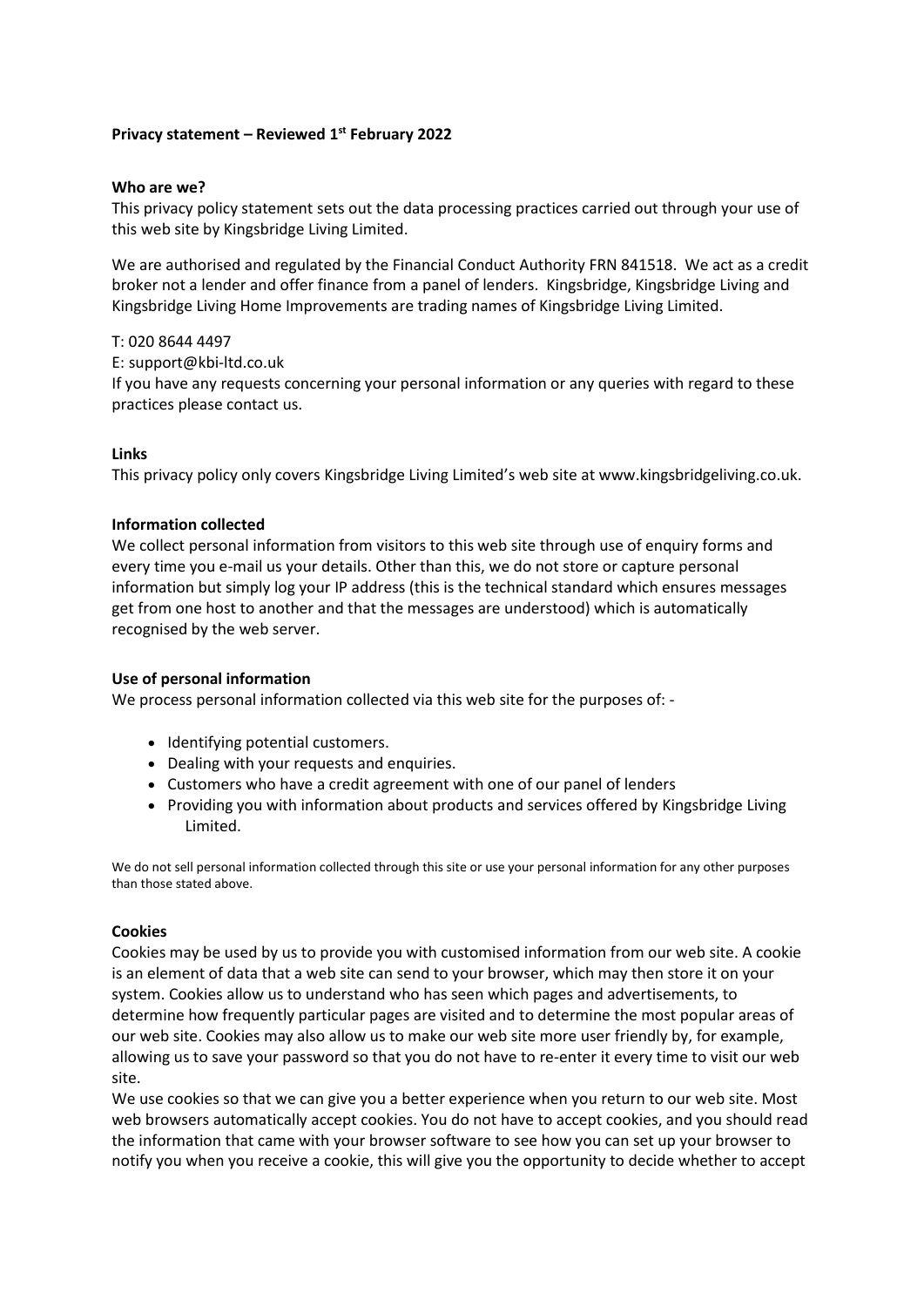it. If you disable cookies from your browser you may not be able to access certain features of a particular web site. For more information about our use of cookies please [https://ico.org.uk/for-the](https://ico.org.uk/for-the-public/online/cookies/)[public/online/cookies/](https://ico.org.uk/for-the-public/online/cookies/)

## **Security**

We endeavour to take all reasonable steps to protect your personal information. All the data collected by us is stored on a secure server. The secure server software encrypts all information you input before it is sent to us.

# **Using your information for fraud prevention**

We may share your personal information with fraud prevention agencies. If false or inaccurate information is provided and fraud is identified, details of this fraud will be passed to those agencies to prevent fraud and money laundering.

## **Checking your identity**

We may ask you to provide physical evidence of identity verification as a lender will search the files of credit reference agencies which will keep a record of their search, whether or not your application for a loan proceeds. This is not seen by us or shared with any other  $3<sup>rd</sup>$  parties unless written consent is received from you.

## **Money Laundering Checks**

To comply with Anti-Money Laundering regulation, there are times when the lender will need to confirm or re confirm your name and address. This is not seen or shared with any other  $3<sup>rd</sup>$  parties unless written consent is received from you.

#### **How we manage Special Category Data**

In the unlikely event of us receiving Special Category Data as defined in GDPR [https://ico.org.uk/for-organisations/guide-to-the-general-data-protection-regulation-gdpr/lawful](https://ico.org.uk/for-organisations/guide-to-the-general-data-protection-regulation-gdpr/lawful-basis-for-processing/special-category-data/)[basis-for-processing/special-category-data/](https://ico.org.uk/for-organisations/guide-to-the-general-data-protection-regulation-gdpr/lawful-basis-for-processing/special-category-data/) Kingsbridge Living Limited will inform you of the receipt of this information to discuss the deletion of this data.

# **Disclosures**

Kingsbridge Living Limited will not disclose personal information to other companies and suppliers as we do not use third parties to process your data.

## **Internet-based Transfers**

Given that the Internet is a global environment, using the Internet to collect and process personal data necessarily involves the transmission of data on an international basis. Therefore, by browsing this web site and communicating electronically with us you acknowledge and agree to our processing of personal data in this way.

# **Personal Data and your rights**

If we collect any personal data from you, you have the right to receive/amend/delete information about the personal data we hold about you. Kingsbridge Living Limited do not charge a fee for this unless we believe the request is excessive or unfounded. If we refuse a request we will tell the individual why and that they have the right to complain to the supervisory authority and to judicial remedy. Kingsbridge Living Limtied will do this without undue delay and at the latest within 1 month.